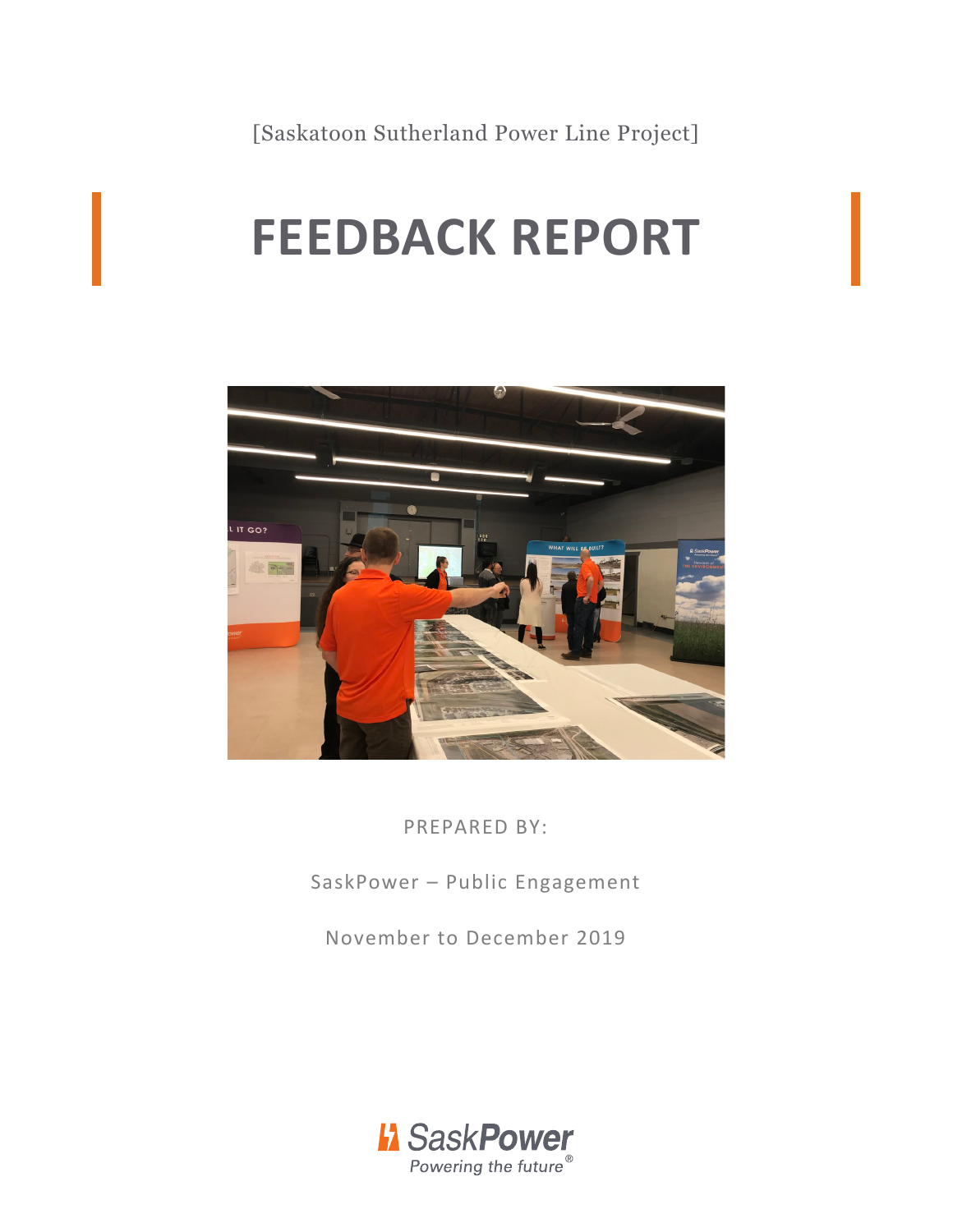

## <span id="page-1-0"></span>**WHAT WE DID**

We are committed to ongoing discussions with all stakeholders throughout this project's development and operations. We advertised and sent mailouts to approximately 26,000 addresses within the following neighbourhoods: Sutherland, Silverspring, Forest Grove, Erindale, Arbor Creek, and Evergreen on November 7, 2019. On November 19th, 2019 we hosted a public open house at the Sutherland Memorial Hall from 3-8:00 pm. Following feedback received at that event, we held additional meetings at the SaskTel Sports Centre on Wednesday December  $11<sup>th</sup>$  and left door hangers for residents who would experience significant tree removal near their homes. We shared the project history and our plans moving forward, continued to learn about local interests and concerns, and answered many questions. The following is a summary of how we attempted to engage with residents.

- **26,000 mailed invitations** to the open house (mailed November 7<sup>th</sup>)
- **100 signups** for electronic newsletter
- **45 people** attended the open house (November 19th)
- **75 additional letters and phone calls** to the stakeholders living closest to the planned power line (November 29th)
- **10 phone conversations**
- **2 follow-up meetings** in Saskatoon (December 11th)
- **15 flyers hand delivered** to homes on Fairbrother Crescent (December 11<sup>th</sup>)
- **35 feedback surveys received** (paper and electronic)

Thank you to the many people who gave their time, participated with curiosity, asked great questions, and offered their perspectives and ideas. Enclosed is a summary of all inputs recorded, questions received, and the responses that were provided.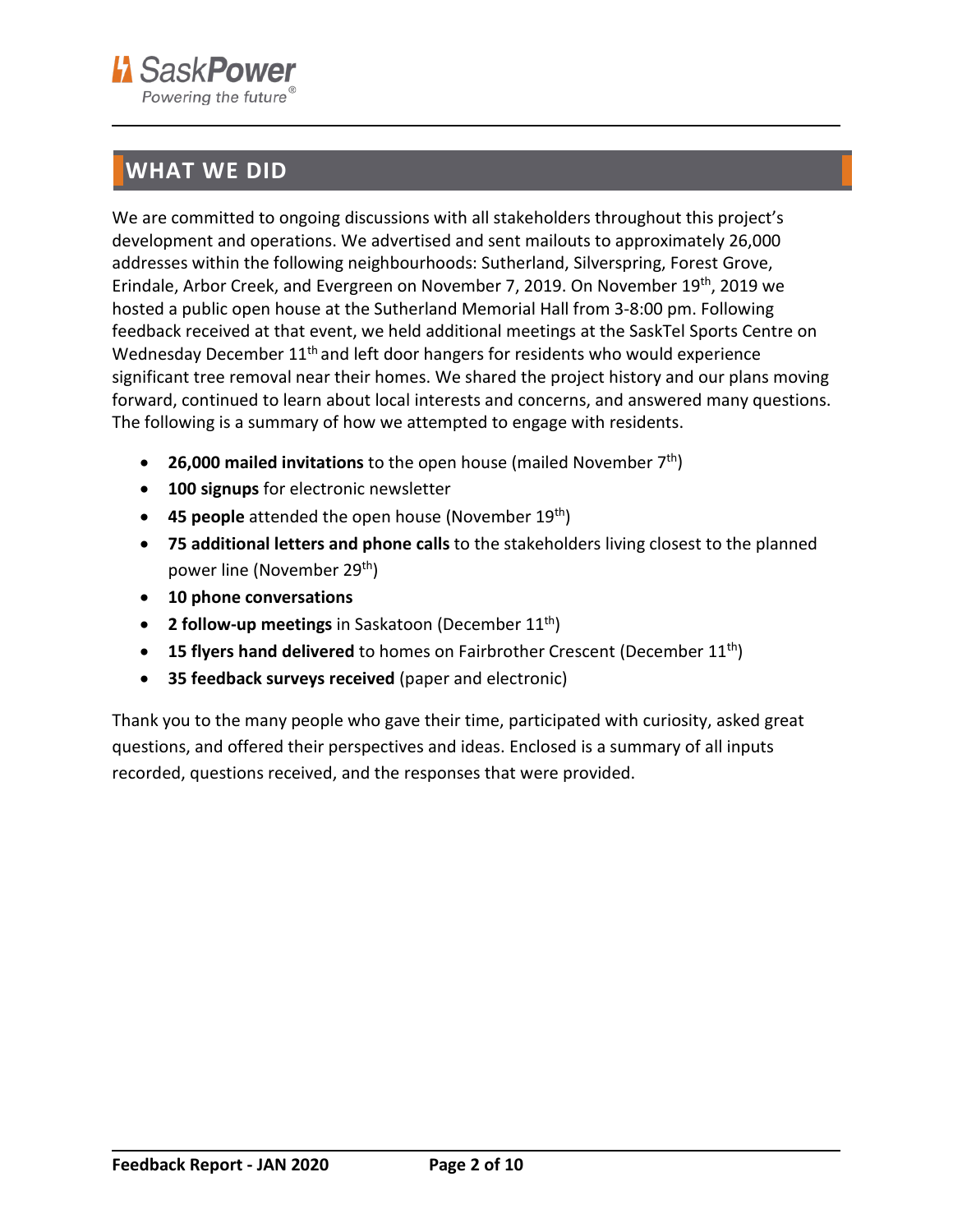

## TABLE OF CONTENTS

| 1.  |  |
|-----|--|
| 2.  |  |
| 3.  |  |
| 4.  |  |
| 5.  |  |
| 6.  |  |
| 7.  |  |
| 8.  |  |
| 9.  |  |
| 10. |  |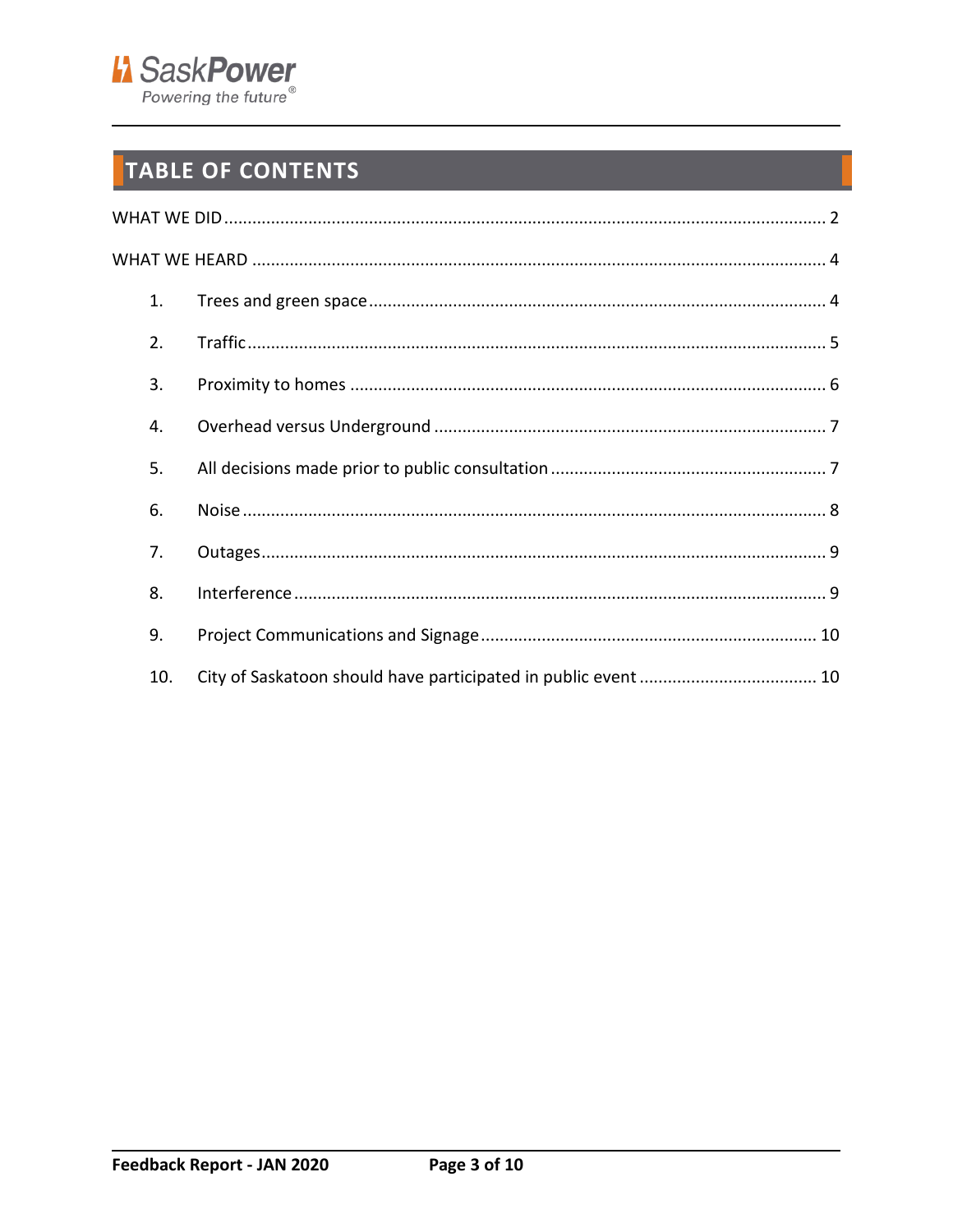## <span id="page-3-0"></span>**WHAT WE HEARD**

We compiled what we heard into 10 themes. We've highlighted specific comments and included our response. If you see something missing or misconstrued, please reach out to us so we can make corrections.

## <span id="page-3-1"></span>**1. Trees and green space**

#### **There's a concern about the impacts to green space and decreased aesthetic appeal.**

Comments collected:

- Timeliness of replacing trees and restoring the green space is important;
- SaskPower should consider planting berry-producing bushes and trees for locals to enjoy if taller trees are not an option;
- Where privacy is now decreased because of tree removal, options should be proposed to people impacted by a loss of privacy and sound blocking abilities of tree line;
- SaskPower should consider placing vines on the fences to hide the industrial equipment within the WJ Bunn substation;
- If berry bushes are planted, they should be kept away from busy roads (pollution and safety concerns);
- SaskPower should consider landscaping around walking paths on edge of Sutherland to distract from eye-sores (power lines);
- Residents on Haslam Crescent have been pushing for the City to introduce trees behind their yards to create more aesthetic appeal, the City wants to put in a sound barrier wall, the community is opposed to that.

#### SaskPower Response:

Trees need to be removed for construction access and safety reasons for the long-term operations of the line. In some instances, this means backyard privacy will be reduced, in others it means that the existing infrastructure will be more exposed.

SaskPower will work with the City of Saskatoon's Urban Forestry, landscaping, and environment departments to create a plan for restoring green space post-construction. While we won't be able to replace tree species with the same species in the same locations, we will do what we can to leave the area in as good or better condition than prior to construction.

For open green areas where vegetation removal is unnecessary, we will consider the public's feedback to look at landscaping options to distract from the added "eyesores" of the new structures. (This pertains to areas behind Haslam and Rutherford Crescents particularly)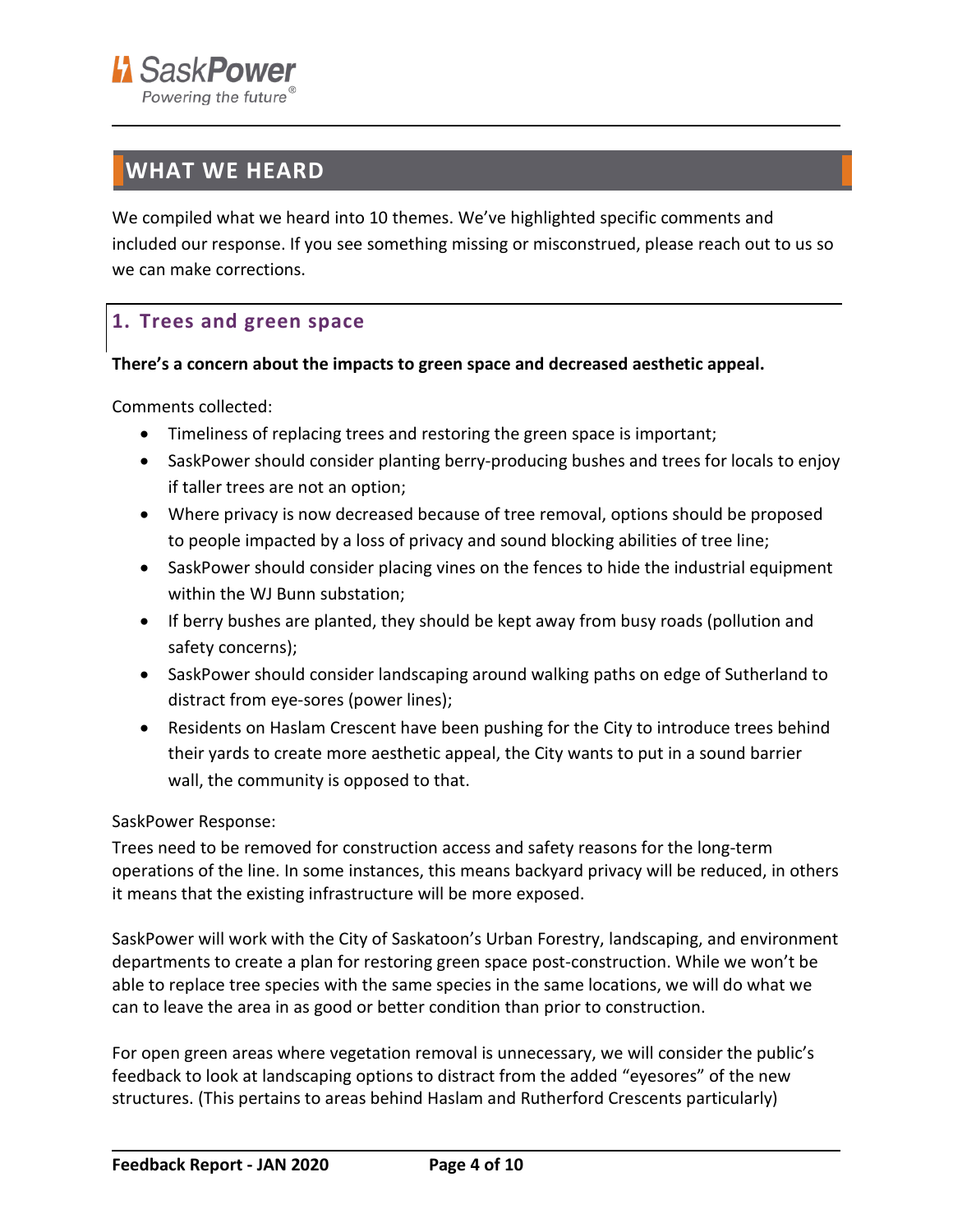

## <span id="page-4-0"></span>**2. Traffic**

#### **There's a concern about impacts for high traffic roads (Attridge Drive, Central Avenue, and Circle Drive)**

Comments collected:

- 7-9 am and 4-6 pm are highest traffic times, avoid road/path closures at these times;
- Keep at least one lane open on each side of the meridian on Attridge Drive throughout construction;
- Monday to Friday in summer months and early fall is busy for traffic coming and going from the Forestry Farm, avoid traffic stoppages during operational hours;
- Consider bike and pedestrian traffic that uses the CP Rail bridge across Circle Drive and how far any detour option would take, blocked access from bridge would be best in winter over summer months;
- Keep stoppages short when crossing Circle Drive, Attridge Drive, and Central Avenue;
- Central Avenue is a terrible intersection, more traffic now that north bridge is open; and
- Construction is never-ending, tired of dealing with it.

#### SaskPower Response:

Traffic will be impacted in several ways. Depending on several variables, speed reductions will take effect, and at times, lane closures or short stoppages will be necessary. Variables include what work is being done which determines the type of equipment that will be used, and the section of the line that will be impacted (the line is 2.9 kilometers so not all sections will be worked on for the entire duration of construction).

Stoppages will be short and should only be necessary for stringing the line. We'll work to complete stringing activities across major roadways on weekends to avoid busy hours. The challenge for SaskPower is performing stringing activities in daylight hours, on low wind days, and in ideal temperatures for safety and productivity purposes.

Lane closures will require short sections of the lane closest to the part of the power line being built. As the work moves along the route, the section of lane closure will also change. Lane closures are required as work is taking place close to the road surface to enable movement of large equipment and the safety of workers on the ground around it.

Speed reductions will be required on Attridge Drive for the duration of work adjacent to the road. Speed reductions will be aligned with lane closures and traffic stoppages as required.

SaskPower will consider lower traffic times for and traffic stoppages such as midday or mornings on weekends. We will communicate as best we can through local temporary billboards and signage, posting to our website, and sending out email notifications.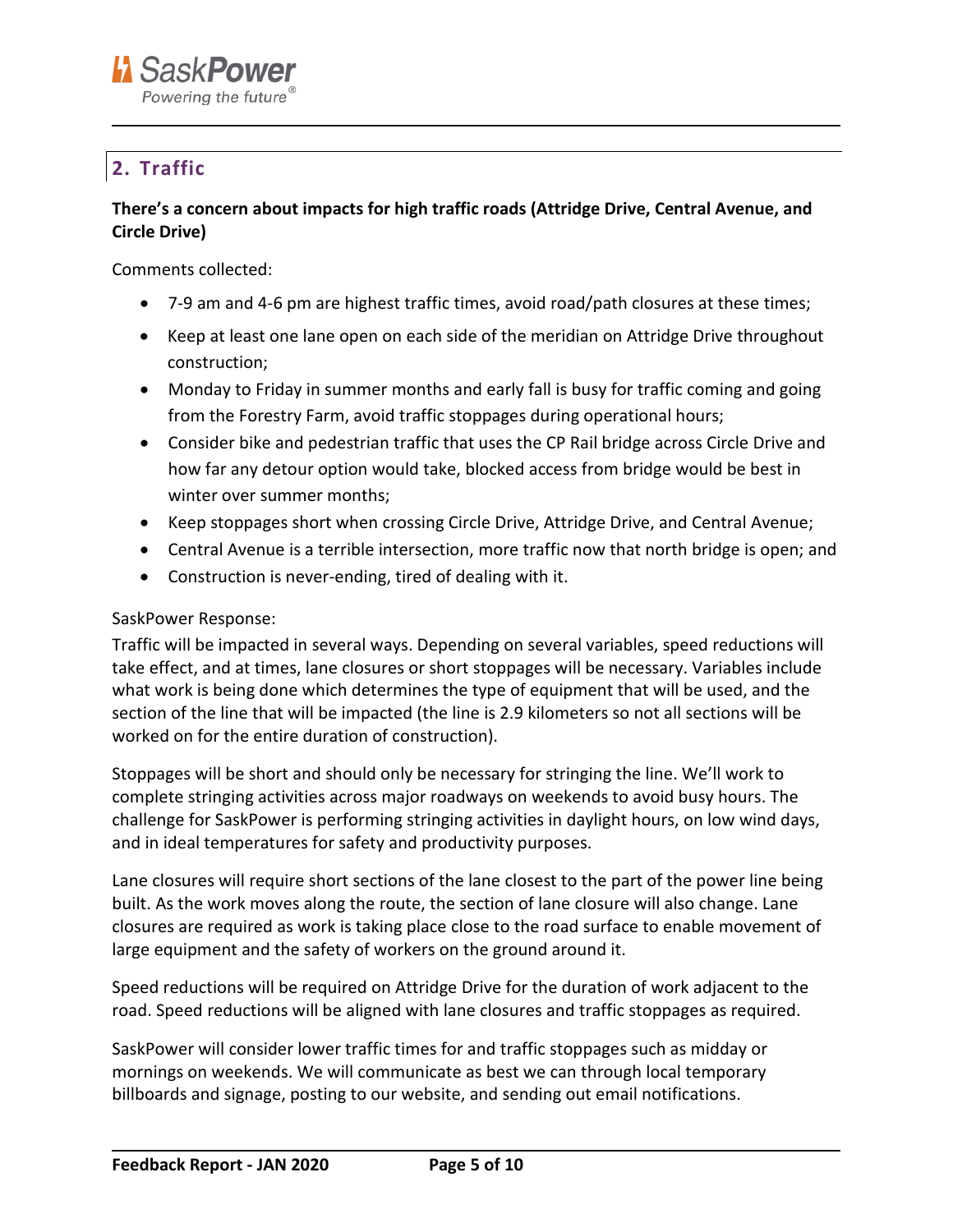

## <span id="page-5-0"></span>**3. Proximity to homes**

#### **There's a concern about the impacts to the properties located closest to the power line.**

Comments collected:

- Safe fall down distances.
- Decreased property values.
- Electric and Magnetic Fields (EMFs) and the potential health-related impacts of EMFs.

#### SaskPower Response:

The new power line will not be built on private property. Adequate setback distances will be maintained. The new line will be built using galvanized steel and will be supported by large concrete foundations. The structures will be strong, stable, and in the event of impact, extremely unlikely to fall or break. They are different than typical wood structures.

Many factors can affect property value. This includes market trends, proximity to the amenities, and transportation access. The length of time a property is listed can also impact a property's selling price. A nearby power line is only one factor out of many to consider as a prospective buyer. Buyers focus on priorities differently. Factors that may be important to one buyer may not be even be noticed with the next. This variance means there is no evidence that property values are in fact decreased with the introduction of a power line. In fact, many new homes are selling fine are built right at the edge of the right-of-way to existing high voltage power lines.

In terms of potential health impacts from living near a power line, we recognize that people are concerned about their health and we treat those concerns seriously. We urge people to do their research on Electric and Magnetic Fields (EMFs) and look to credible sources (Health Canada or World Health Organization) to learn more. To date, international health agencies and independent scientific bodies have been unable to establish from their research that there is a proven health risk from exposure to EMF. While SaskPower does not conduct health research, we look to these organizations for their findings and recommendations.

SaskPower designs our facilities to they comply with all recognized standards. Because EMFs are strongest at the point of origin and EMF strength fades rapidly as distance is increased, you are exposed to the strongest EMFs when standing close to a source (e.g. in front of your microwave while it's on, or directly under a high voltage power line). As you move away from the source, the EMFs become weaker. SaskPower designs our facilities so that any permanent occupied building is located far enough away that there is no increase in EMFs due to the power line at the building location. We can measure EMFs. When we do, we often find that readings are higher in the house from household electrical appliances than outside the house and closer to the power line. Anything using electricity produces EMFs and household electronics (dishwasher, microwave, hair dryer, laundry machines, etc.) produce the same EMFs as high voltage lines, we call these 'extremely low frequency' EMFs.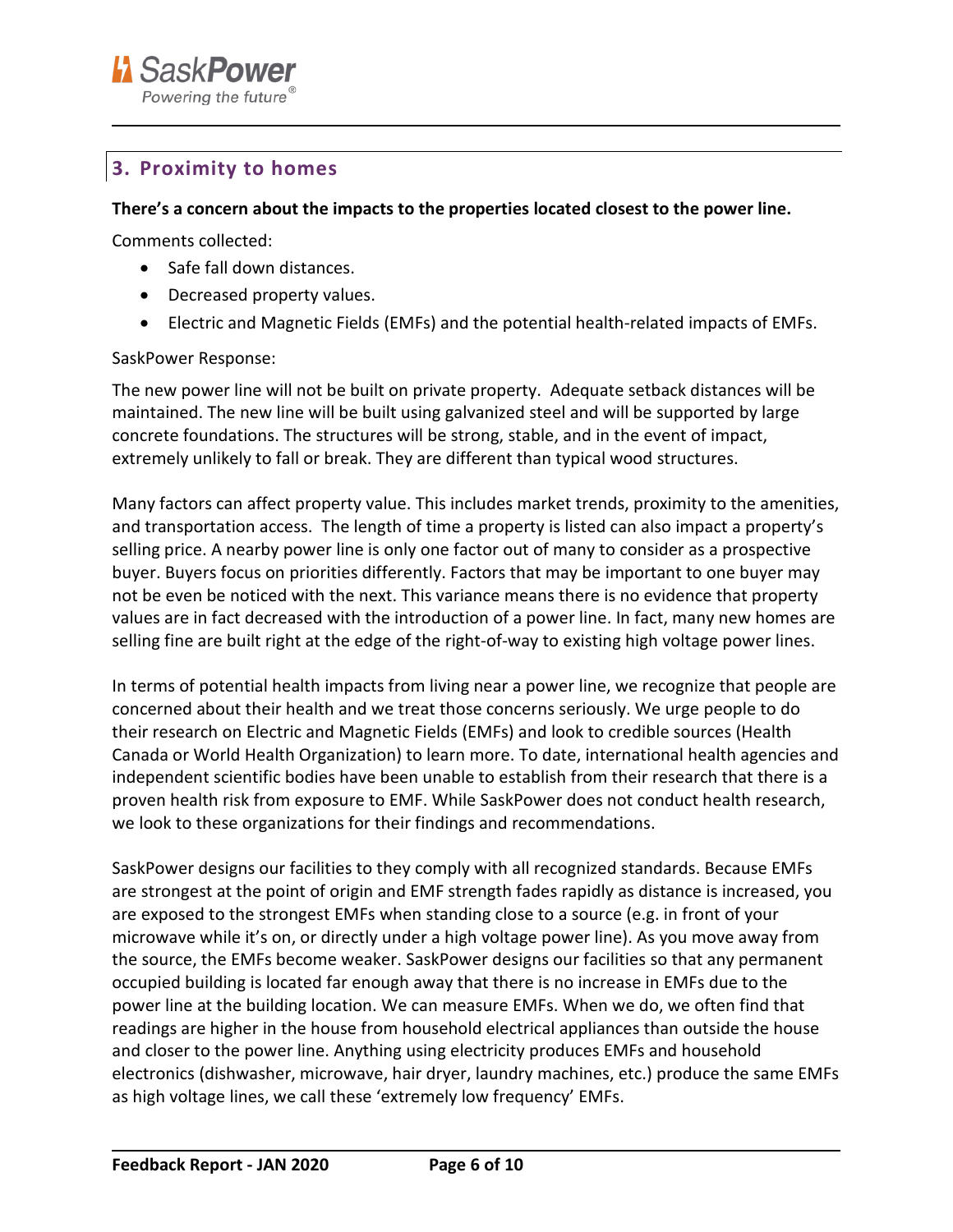

## <span id="page-6-0"></span>**4. Overhead versus Underground**

#### **There's a concern that SaskPower should construct the new power line below ground rather than overhead as planned.**

Comments collected:

- Not supportive of project if the line isn't buried under ground.
- This area will continue to grow, SaskPower should plan with the City and just put the line underground so it's not in the way in the future impeding future development.
- There can't be that big of cost difference between the two options considering the money SaskPower will save maintaining this line in the future.
- Overhead power lines attract lightening.
- Underground power liens are safer than above ground.

#### SaskPower Response:

Overhead power lines are 8-10 times less expensive to build than underground power lines. They are also quicker to repair in the event of an outage. That means less burden on our customers. Underground power lines are susceptible to as many risks, if not more, than above ground lines. Above ground lines are susceptible to adverse weather, like hoarfrost. Below ground lines may fail because of ground shifting or nearby construction work. Regardless, it's always faster to repair overhead power lines and much less expensive to build them.

SaskPower has worked very closely with the City of Saskatoon to understand long range planning considerations and we have designed accordingly. Regardless of whether the line was in the ground or overhead, if there are major changes to the landscape and Attridge Drive, alterations would be necessary. Making an even stronger case for choosing the extremely more cost effective option of overhead versus underground power line.

## <span id="page-6-1"></span>**5. All decisions made prior to public consultation**

#### **There was a concern that people should have been consulted earlier in the process.**

Comments collected:

- Would have liked to hear about this project in the planning phase, not the implementation phase.
- SaskPower is proceeding with the project in the way that they've planned, nothing I can say will change that.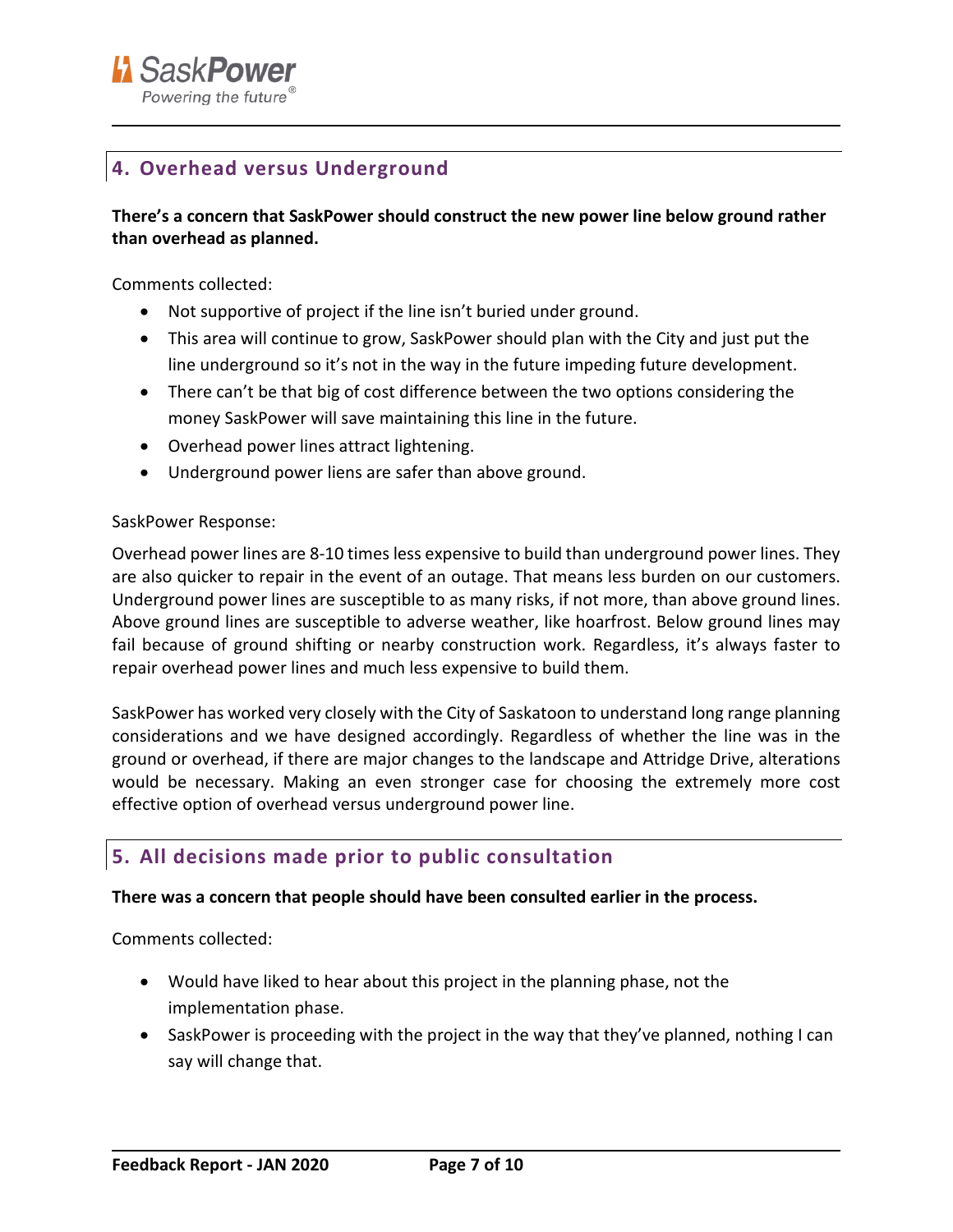

• Not much to influence at this point in the process, there is no point in participating in consultation.

#### SaskPower Response:

Routing the power line became more complicated than SaskPower originally anticipated. When the project initially kicked off in 2016, the plan was to engage the public on different routing options and different tap point locations on our existing 138 kV line called M1Q. However, one of our commitments when SaskPower facilitates consultation is that we do not ask for feedback on things the public cannot influence. In other words, if public feedback cannot change an outcome than we don't want to make it seem like it can. We engaged the City of Saskatoon early in the process for access to data on things like water, gas, cable, and telephone lines and to understand planned future developments like transportation, parks, and new neighbourhoods. We did the same with the University of Saskatchewan as these two organizations were also the entities SaskPower would need to register easements with. Upon reviewing all the data, it became apparent that major challenges existed on all routes but one, these challenges would not be easily mitigated and warranted the removing of all other options prior to public consultation even beginning.

### <span id="page-7-0"></span>**6. Noise**

#### **There's a concern that there will be noise disturbance during construction and throughout operations of the line.**

Comments collected:

- Construction in this area is never ending.
- Not happy if the transmission lines will hum and create noise.
- Will transformer boxes be placed on the structures? Those make noise.

#### SaskPower Response:

The noisiest part of construction is likely going to be the backup beacons on any SaskPower half tonne truck. Additional noise may also be produced when stringing the line depending on the equipment and technique we choose to use.

There are two techniques that we can use to string the conductor between structures. The options are crane or helicopter. There are pros and cons to each. Helicopter stringing is becoming the preferred method as it is quicker which means less traffic stoppages and shorter wait times. However, helicopters have the potential to cause distractions and are noisy. The alternative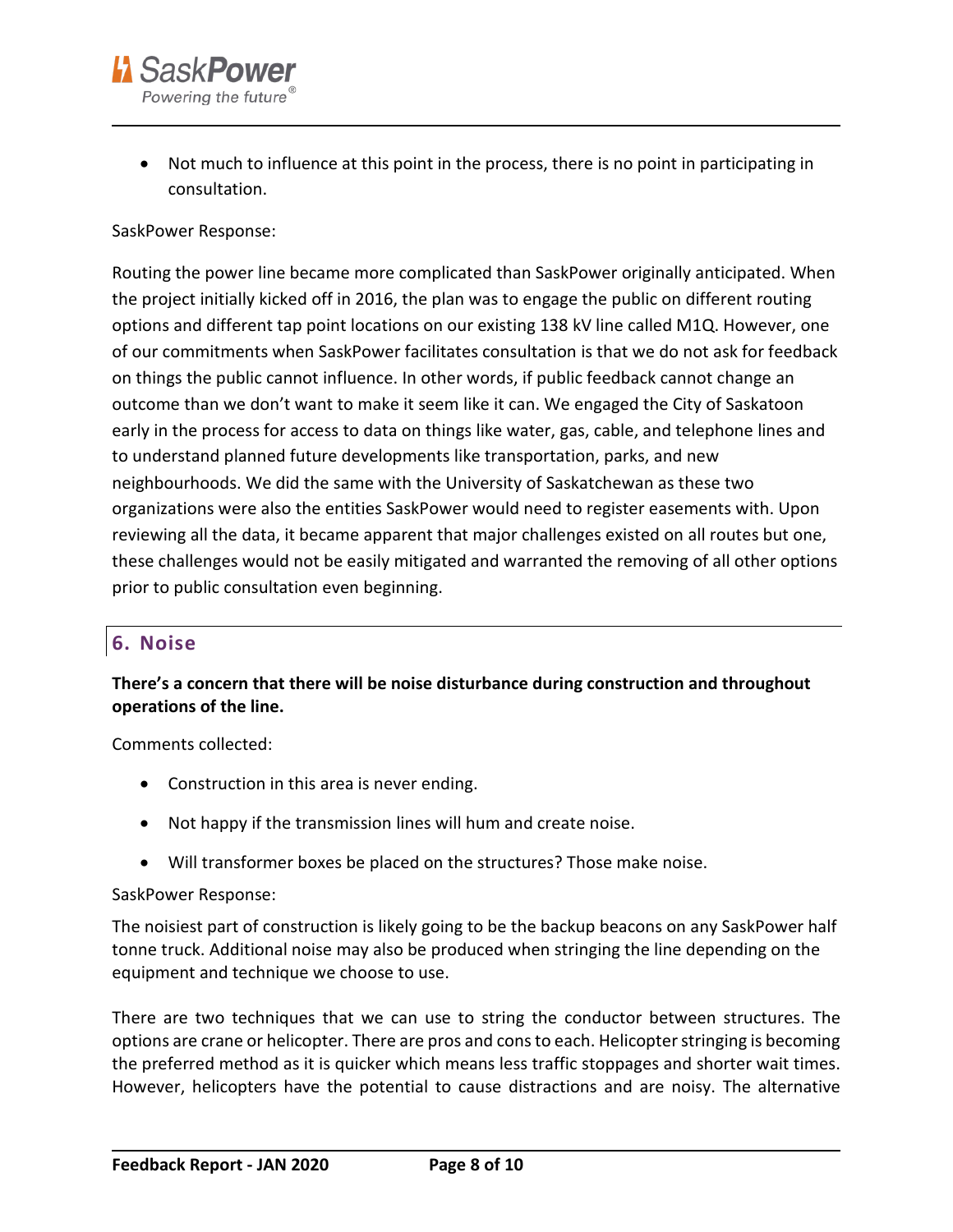

method of using a crane is also effective. However, it does require more time and stoppages for road crossings. Regardless, there are many moving parts during the stringing of the line, and daylight hours are a must, so consideration will be given when determining which method for road crossings (crane will be used for the majority of the line).

Transmission lines are typically very quiet while operating. Sometimes a hum will be produced when hoarfrost develops on the line in the winter. When this hum is produced it will only be detectable when very close to the line. With this type of structure, it is not typical for the wind blowing through the conductor and shield wires to produce any additional noise in this instance.

## <span id="page-8-0"></span>**7. Outages**

**There's a concern that the communities adjacent to the power line will have to endure power outages associated with the construction of this project.** 

SaskPower Response:

The communities adjacent to the proposed power line are Saskatoon Light & Power (SL&P) customers. That means they are customers not served by the SaskPower line. For the double circuit section where there will be impacts to the existing SL&P line, SL&P has indicated they can continue service through other lines.

There may be short temporary outages associated with the work that SL&P must do prior to SaskPower construction to burry existing distribution lines. They will follow typical maintenance procedures from such temporary outages as they cut over service. This is necessary to ensure all SL&P customers continue to be served reliably throughout construction and thereafter.

The areas served by Sutherland substation may also experience short temporary outages. These areas are: River Heights, Willowgrove, Erindale and Arbor Creek.

SaskPower will communicate the dates and times of the planned outages through our website, social media and radio broadcasts as per typical outage communication planning procedures.

## <span id="page-8-1"></span>**8. Interference**

#### **There's a concern that the new power line will interfere with other signals in the home.**

SaskPower Response:

For the most part, transmission lines do not have any impact on Wi-Fi, satellite, or digital TV signals. SaskPower's electrical system operates at an extremely low frequency of 60 Hz (hertz). Devices like cell phones, Wi-Fi, satellite TV and most other wireless signals operate in the very high frequency range, above 800 MHz (megahertz) and should not experience reception problems because of the new power line.